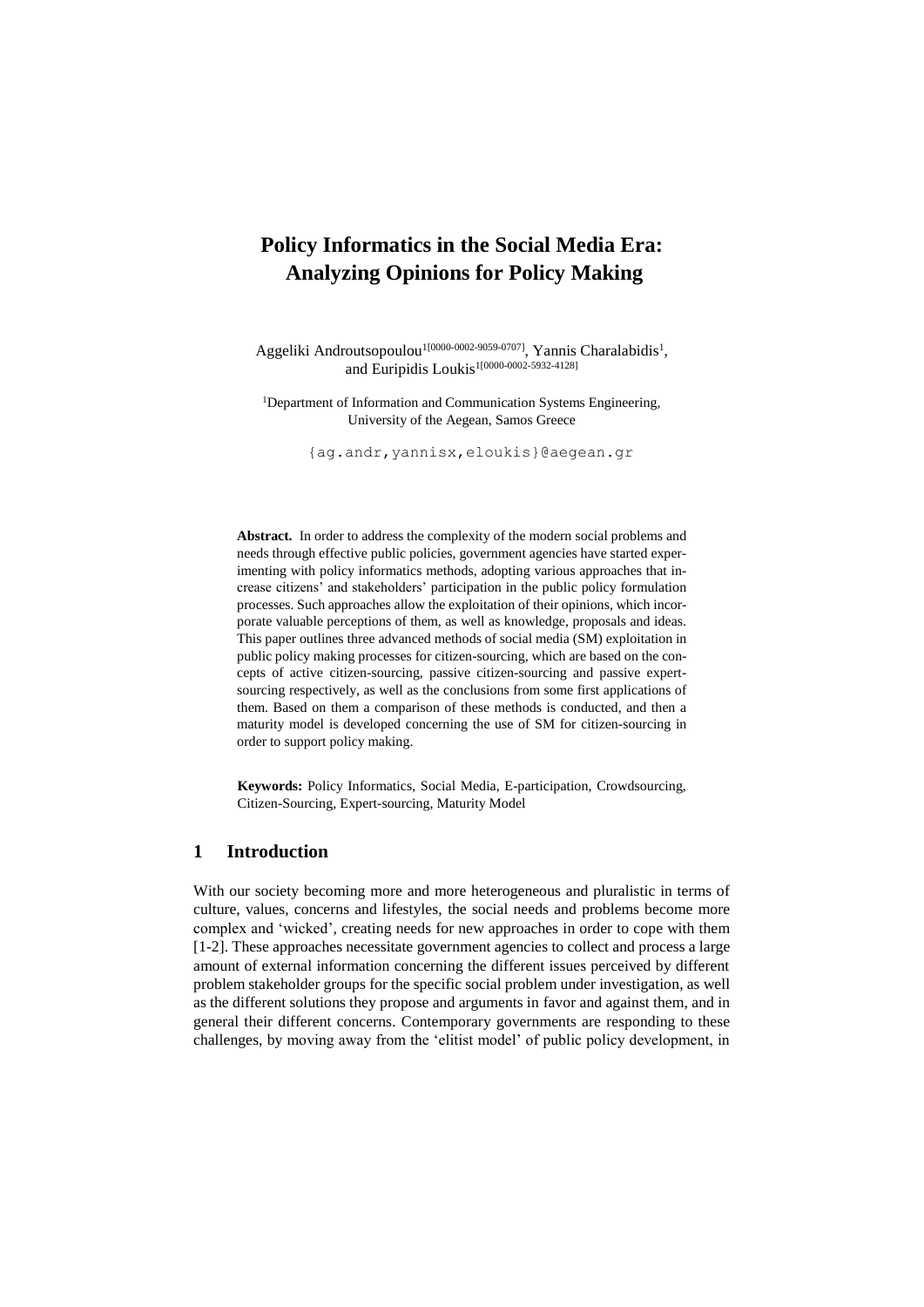which managers and experts are the basic source of policies, towards a new more 'democratic model', in which the citizens have an active role and voice as well in public policies' formulation. This has resulted into the adoption of the 'participative democracy' ideas, which are based on the extensive involvement of stakeholder groups in the formulation of public policies [3–4]. In this landscape, policy informatics has emerged as a field studying how information and communication technologies (ICT) can be leveraged in order to understand better complex social problems and needs, develop public policies for addressing them, and realize innovations in governance processes and institutions [5-6]. Policy informatics uses modern computational methods to process vast quantities of data, mine data from single and multiple sources, seek patterns in multidimensional data, and develop models of various phenomena.

In parallel, the increasing availability of online user-generated content and the new ICT-based means of interactions between decision-makers and citizens has brought new potentials for collecting and analyzing citizens opinions, which incorporate valuable perceptions of them, as well as knowledge, proposals and ideas. Web 2.0 and Social Media (SM), constitute a 'paradigm shift in communication', which lowers the barriers of communication for individuals and groups, and brings new potentials to foster and support e-participation. This has led to the emergence of new opportunities for the 'policy informatics' field, based on approaches, methods and processes that incorporate Web 2.0 functionalities and architectures, and social networking tools, in combination with advanced text processing techniques for analyzing the huge amount of collected policy-related textual content. However, there is limited knowledge on how these ideas can be efficiently and effectively performed in the special context of the public sector, and supported by appropriate ICT platforms. This necessitates extensive research for the development of methods for the effective exploitation of SM in government, in combination with advanced text processing techniques, for supporting problem solving and policy making.

This paper makes a contribution in this direction, by outlining and comparing three advanced methods of SM exploitation in public policy making processes, developed as part of European projects, and synthesizing the results of their application and evaluation from various perspectives in order to develop new knowledge in the "Policy Informatics" area. Finally, based on our conclusions a maturity model is developed concerning the exploitation of SM by government agencies for policy oriented citizen-sourcing.

The paper is structured in six sections. In the following section 2 the background of our research is presented. Then, the three SM exploitation methods and their underlying ICT platforms are briefly presented in section 3, while their pilot applications are outlined in section 4. A comparison of the proposed methods is presented in section 5. Finally, in section 6 the conclusions are summarised.

## **2 Background**

The great potential of the 'collective intelligence', defined as a 'form of universally distributed intelligence, constantly enhanced, coordinated in real time, and resulting in the effective mobilization of skills' [7], to contribute to difficult problem solving and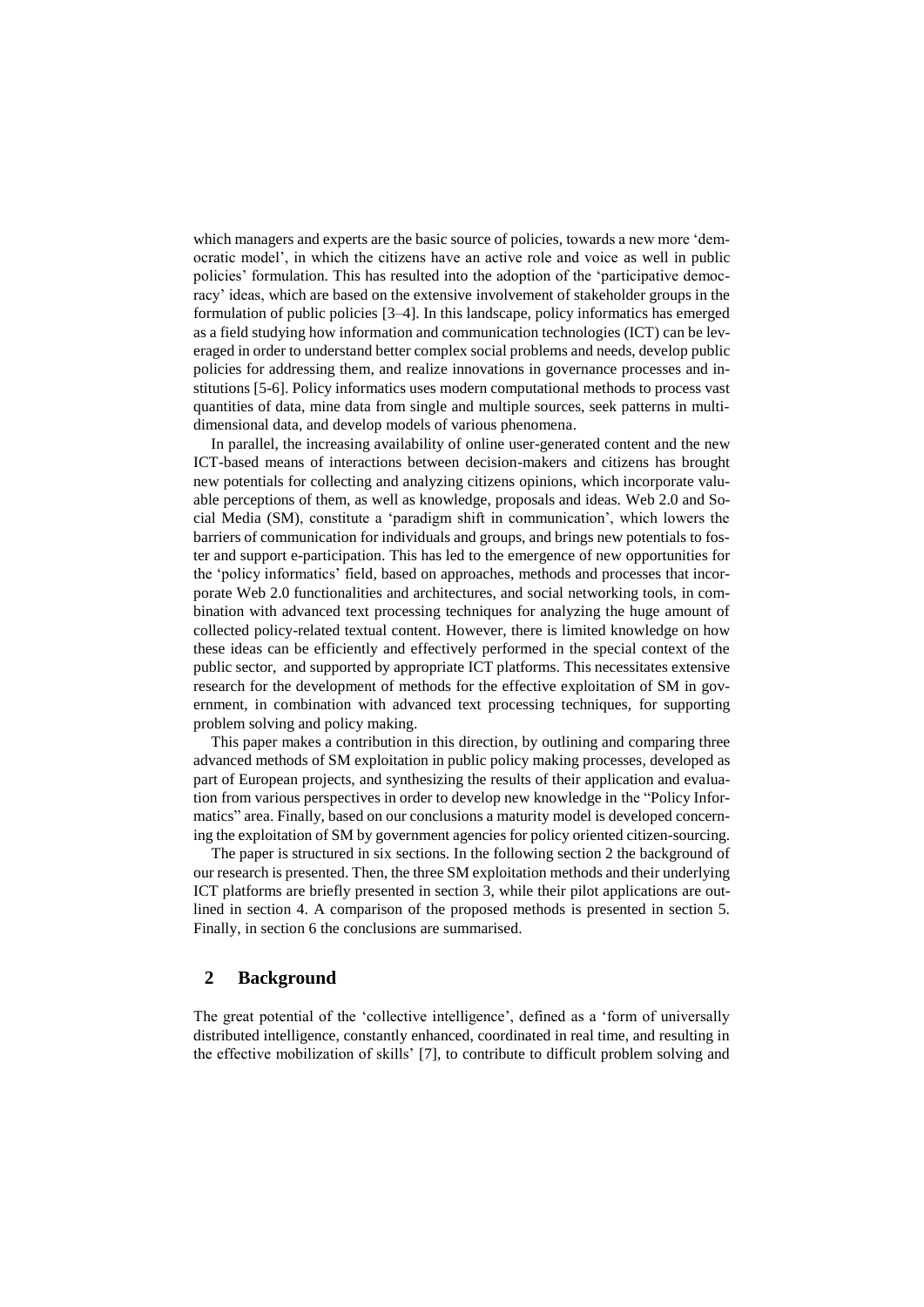design activities has triggered the interest in the adoption of crowdsourcing in the public sector. While many government organizations do not explicitly use the term, they increasingly attempt to use crowdsourcing ideas and practices in order to encourage collective problem solving in co-operation with external stakeholders (e.g. citizens, professional and sectoral associations, etc.). However, much less research has been conducted on the application of crowdsourcing in the public sector, focusing mainly on 'citizen-sourcing', than for the private sector crowdsourcing [8–10]. Citizen-sourcing can lead to the application of open innovation ideas in the public sector, as it changes government's perspective from viewing citizens as "users and choosers" of government services to "makers and shapers" of them.

The first citizen-sourcing initiatives aimed at the collection of policy-related information, knowledge and ideas from the general public, in order to support the development of better, more effective and acceptable public policies. So most of the initial government citizen-sourcing research is focusing on the 'active citizen-sourcing' paradigm, which uses government agencies' web-sites or social media accounts in order to pose 'actively' a particular social problem or public policy (existing or under development), and solicit relevant information, knowledge, opinions and ideas from the citizens (the general public) [11, 12].

Later, there has been research interest in the 'passive citizen-sourcing' paradigm, which aims to exploit 'passively' policy-related content that has been generated by citizens freely, without any direct stimulation or direction by government, in various external (i.e. not belonging to government agencies) web-sites or social media, such as political fora, news web-sites, political blogs, Facebook, Twitter, etc. accounts; the analysis of this content can provide useful information, knowledge and ideas concerning important social problems and public policies [13–15].

The assessment of the first citizen-sourcing initiatives revealed that they can provide useful insights about the perceptions of the general public concerning important societal problems and existing or prospective public polices for addressing them. However, they concluded that due to the high complexity of modern social problems and needs that had to be addressed through effective public policies, it would be highly beneficial if this general public oriented citizen-sourcing could be combined the collection of information, knowledge and ideas from experts as well. This lead to the emergence of the 'expert-sourcing' paradigm, which is in line with previous political sciences research on the role and importance of both 'democracy' (democratic processes and consultation with stakeholder groups) and 'technocracy' (specialized knowledge of experts) for the development of effective public policies [16–17].

However, these different types of citizen-sourcing and expert-sourcing practices, aiming at the collection and analysis of public policy related information, public opinion, knowledge and ideas from experts' and citizens' communities, constitute innovations in the Policy Informatics field, and there is limited knowledge concerning their advantages, disadvantages and application in policy formulation processes in general. So, extensive further research is required in this area, in order to improve existing and develop new citizen-sourcing and expert-sourcing paradigms. The following sections outline some research that has been conducted in this direction, and attempt to synthesize their findings.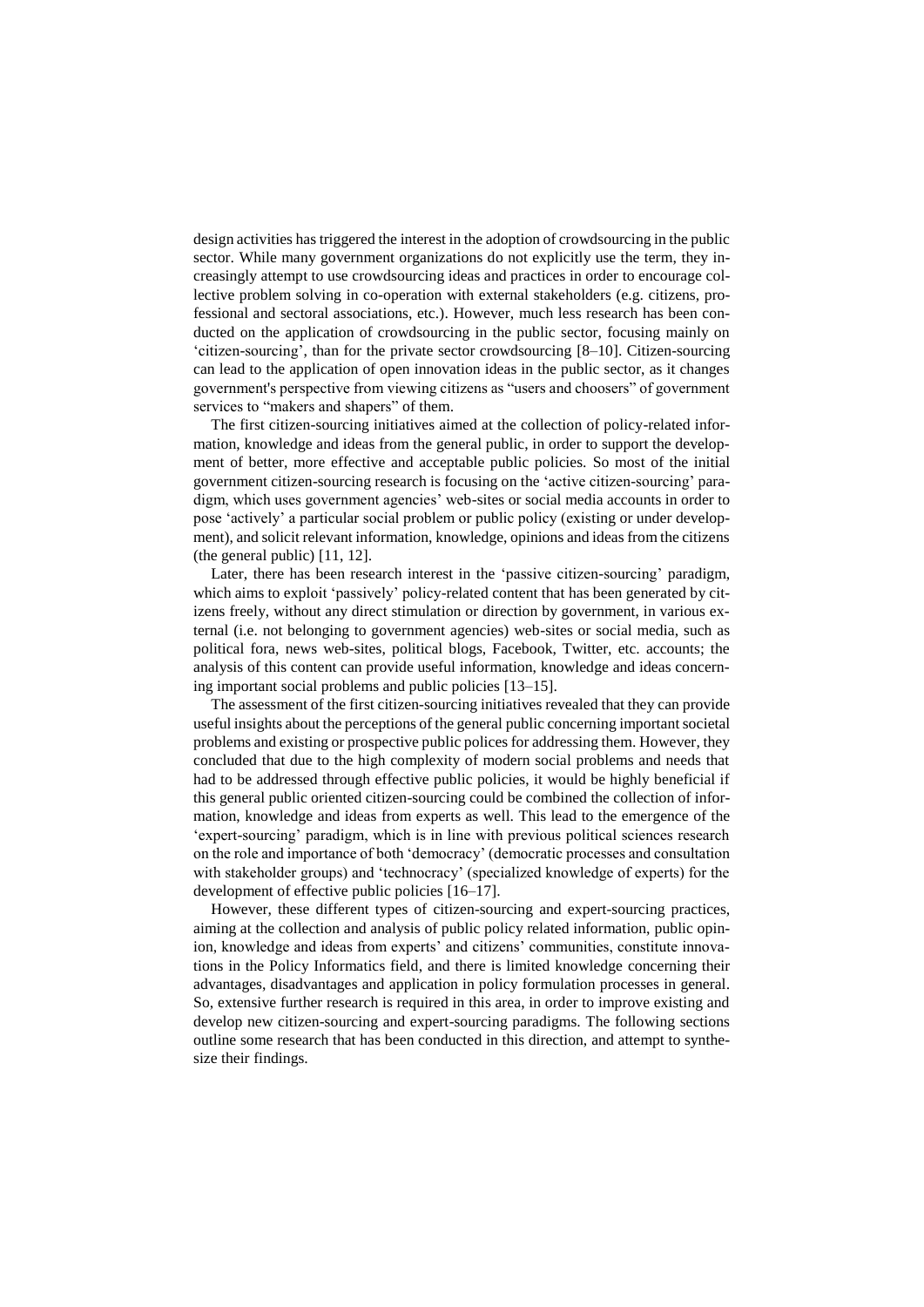### **3 Three SM-based Citizen-sourcing Methods**

For reasons of completeness of this paper, the three following subsections provide an outline of three SM-based methods that have been developed as part of European projects: an active citizen-sourcing method (3.1), a passive citizen-sourcing method (3.2), and a passive expert-sourcing method (3.3). Also, in each subsection references are provided that describe in more detail the corresponding method.

### **3.1 An Active Citizen-sourcing Method**

The first method aims to conduct centrally managed online consultations on public policies, or social problems/needs, which are defined by the organizer government agency (so it performs 'active' citizen-sourcing), in multiple accounts of it in various SM. A central ICT platform is used in order to initiate, manage and monitor a policy consultation in multiple SM accounts of a government: initially are publish relevant messages on them, which define the topic/question of the consultation (it can be a public policy, existing or under development, or a social problem/need), and then the citizens interact with these messages through their accounts in the underlying SM [18-19]. Both messages/content posting in these multiple SM accounts and continuous retrieval of citizens interactions with them (e.g. comments, likes, shares, etc.) are performed in a automated manner using the API of these SM from the above central ICT platform, in which also processing of these interactions (using advanced text analysis techniques) and results presentation takes place. The results include advanced analytics, based on advanced processing of citizens' textual inputs (e.g. blog postings, comments, opinions, etc.) using text analysis and opinion mining techniques. In particular, the following tasks are performed: (i) sentiment analysis, which classifies opinionated texts (e.g. blog posts, comments) as expressing positive, negative or neutral opinions, as well as the overall sentiment of citizens' comments submitted within a policy consultation, and (ii) issues detection, which identifies specific issues frequently posed by the citizens. This advanced processing is used to discover the public stance on the various issues of a policy topic. Another sub-component performs simulation modelling (Decision Support Engine), having mainly two objectives: estimation of the outcomes of various citizens' proposals on the public policies under discussion, and also forecasting the future levels of citizens' interest in and awareness of these policies. This method has been developed as part of the PADGETS project (www.padgets.eu)

#### **3.2 A Passive Citizen-sourcing Method**

The 'passive citizen-sourcing' method aims to exploit the vast amount of citizens-generated content beyond the SM accounts of government agencies, in 'external' Web 2.0 sources (i.e. not owned by government agencies, such as various political blogs, newspaper discussion forums, etc.), in order to provide to governments a better understanding of public needs, wishes and perceptions of citizens, as well as ideas, to be taken into account in the policy making process [14, 20]. An ICT platform has been designed for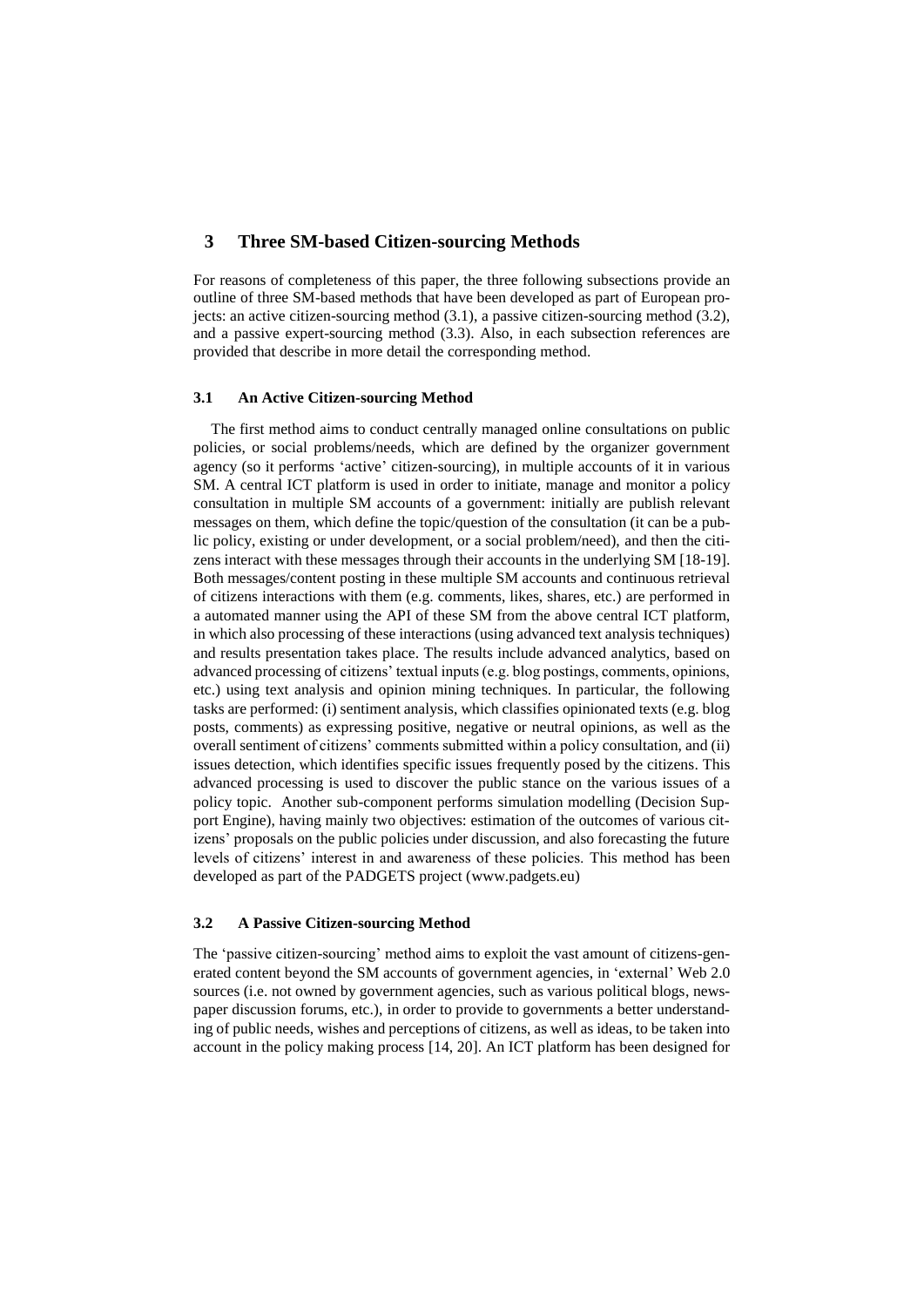supporting the application of this method within the NOMAD project (www.nomad.eu), which consists of services that: (i) create and maintain domain models, i.e. graphical representations incorporating the main entities-terms of the domain of government activity in which the specific policy aims to intervene (e.g. energy, education), as well as policy models incorporating the main elements of the public policies under investigation (policy modelling); (ii) then use such policy models in order to mine relevant citizen generated data from a variety of pre-defined online external sources (through crawling services), (iii) perform linguistic analysis of them to transform free text into a set of structured data, (iv) discover and extract main issues discussed, as well as arguments from free text (argument extraction), (v) perform sentiment analysis to classify text segments according to their "tone" (positive, neutral, negative), (vi) cluster arguments, based on calculated similarities, and present automatically-generated summaries (argument summarization), and (vii) visualize a structured view of citizens' opinions on a policy related topic (through word-clouds and other kinds of charts), providing insights on what about, how much and when citizens are discussing concerning this topic (visual analytics). In this approach government does not define topics/questions of consultations; it remains passive, and just 'listens' to what citizens discuss on a specific policy, and analyze the content they freely produce in order to extract relevant knowledge (so it performs 'passive' citizen-sourcing).

#### **3.3 Passive Expert-Sourcing Method**

This third method provides the main capabilities of the previous one (outlined in section 3.2), but combined with filtering of the retrieved content, based on creator's reputation (enabling a focus on more reliable content created by high reputation authors) as well relevance with our pre-defined topic of interest. In particular, it is a 'passive expertsourcing' method, based on the automated retrieval from multiple online sources at regular time intervals of information about experts on various policy related topics, as well as relevant online texts, documents and postings already published by such experts in multiple social media and web-sites. Data about individuals possessing high levels of knowledge, expertise and credibility in one or more predefined topics are collected and included in the corresponding database automatically, or even can be entered manually by interested individuals through self-registration. In addition, rankings of the expert profiles on one or more topics, based on their relevant expertise, through 'reputation scores' are calculated by a reputation management algorithm based on several criteria with different weights. Another component of the ICT platform supporting this method, crawls relevant documents(blog posts, social media content, online comments, word/pdf documents, web pages, etc.) concerning the above predefined topics of interest. These documents are associated with the most relevant policy topic and subtopics, and possibly linked to one or more authors of the above individual experts'. Next, for each document its quality is rated with respect to the above policy topic/subtopic(s) and undergoes sophisticated processing using text/opinion mining and sentiment classification techniques, in order to assess their sentiment (positive, negative or neutral). By storing the above data in a common database, enabling search of it by the users and visual presentation of the results, public policy stakeholders are able to identify useful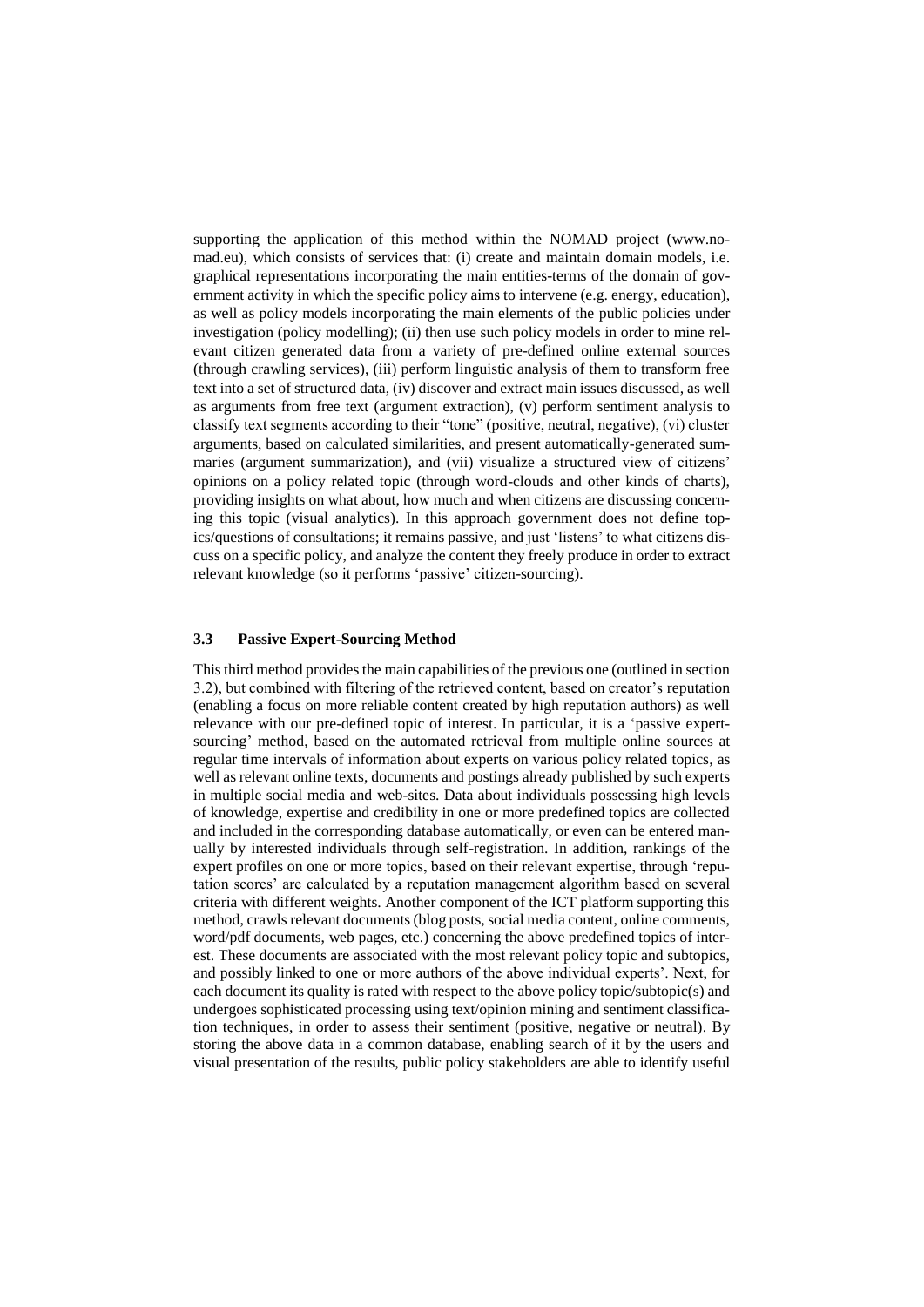expert knowledge on complex policy debates, i.e. the most reputable/credible experts or the most relevant documents on a specific topic A comprehensive description of this method is provided in [21].

## **4 Applications**

The proposed citizen-sourcing methods have been applied in real policy scenarios and evaluated through pilot applications organized in cooperation with governmental actors (government agencies, members of national and European parliaments, public officials, etc.) in order to identify their strengths, weaknesses, barriers, limitations, as well as appropriate improvements and adaptations that will favor their practical usefulness and integration in the policy making processes. In order to build multi-perspective frameworks for the evaluation of the proposed methods, we draw elements from previous research in management science (concerning risks of crowdsourcing [22–23] and diffusion of innovation theory [24]), political science (concerning wicked problems theory [2]), and IS research (TAM [25]) (see [14], [26]-[27] for more details). In order to combine the advantages of the qualitative and the quantitative techniques [28] we used mixed methods of data collection, i.e. focus-group discussions, one-to-one interviews, and surveys.

The active citizen-sourcing method outlined in 3.1 has been evaluated through three pilot applications, in cooperation with members of the European Parliament. At the end of each pilot application the following data have been collected and analyzed: (i) Social Media Metrics as provided by the SM accounts of the consultation initiators and the Google analytics engine and (ii) textual input of the participants were retrieved and analyzed using the opinion mining capabilities of the ICT platform in order to extract the main topics mentioned and the corresponding sentiments. All textual inputs by citizens were examined in more detail, in order to be classified into issues/concerns, solutions/activities, advantages and disadvantages/barriers. [Fig. 1](#page-5-0) shows an example of such classification in one of the pilot applications.



<span id="page-5-0"></span>Fig. 1. Examples from the textual input of citizens in one of the active citizen-sourcing pilot applications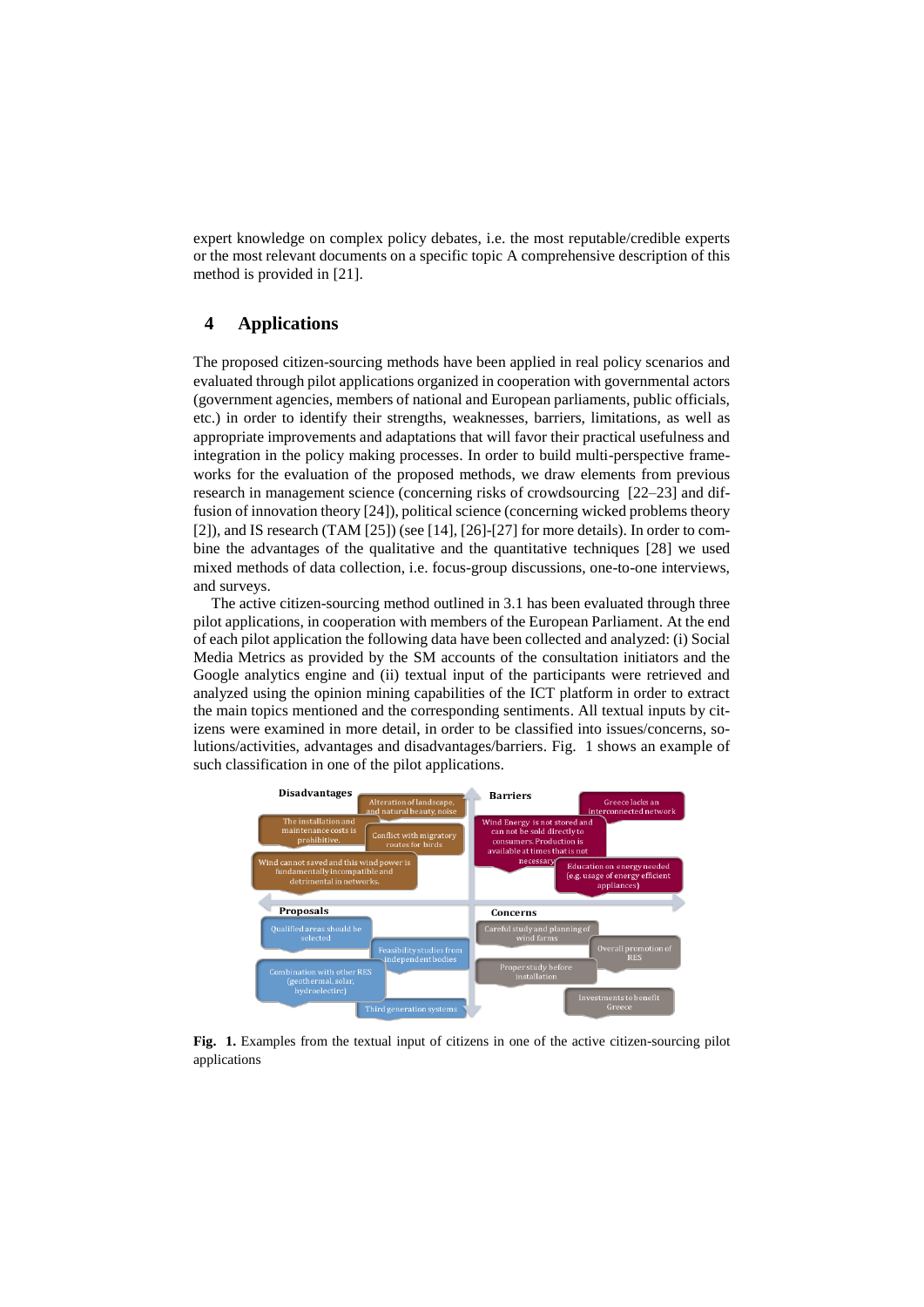From this evaluation it has been concluded that this active citizen-sourcing method enables interaction and consultation concerning specific social problems/needs and public policies with wider and more heterogeneous audiences than other alternatives used by government agencies for this purpose, in shorter time and at lower costs. Furthermore, it assists in the analysis and elaboration of the particular problem/policy under discussion, as the identification of a wide range of particular issues and dimensions perceived by the citizens with respect to, leveraging relevant collective knowledge and experience. However, the method seems to be less efficient in the generation of solutions and the facilitation of convergence among stakeholders' views.

With respect to the passive citizen-sourcing method outlined in 3.2 three pilot applications have been conducted, in co-operation with the Greek and the Austrian Parliament, and the European Academy of Allergy and Clinical Immunology (EAACI), on topics that reflect important current debates and interests of these organizations. In Fig.2 we can see a visualization of the results derived in one of these pilot applications, concerning the energy policy.



**Fig. 2.** Results visualization of the "Energy" pilot application of the passive citizen-sourcing method

In particular, the upper left visualization provides a word cloud of the most frequently issues detected in the accumulated content concerning the energy policy, while the upper right visualization provides charts on the volume of textual content found that is relevant with specific elements of the constructed policy models entities explained in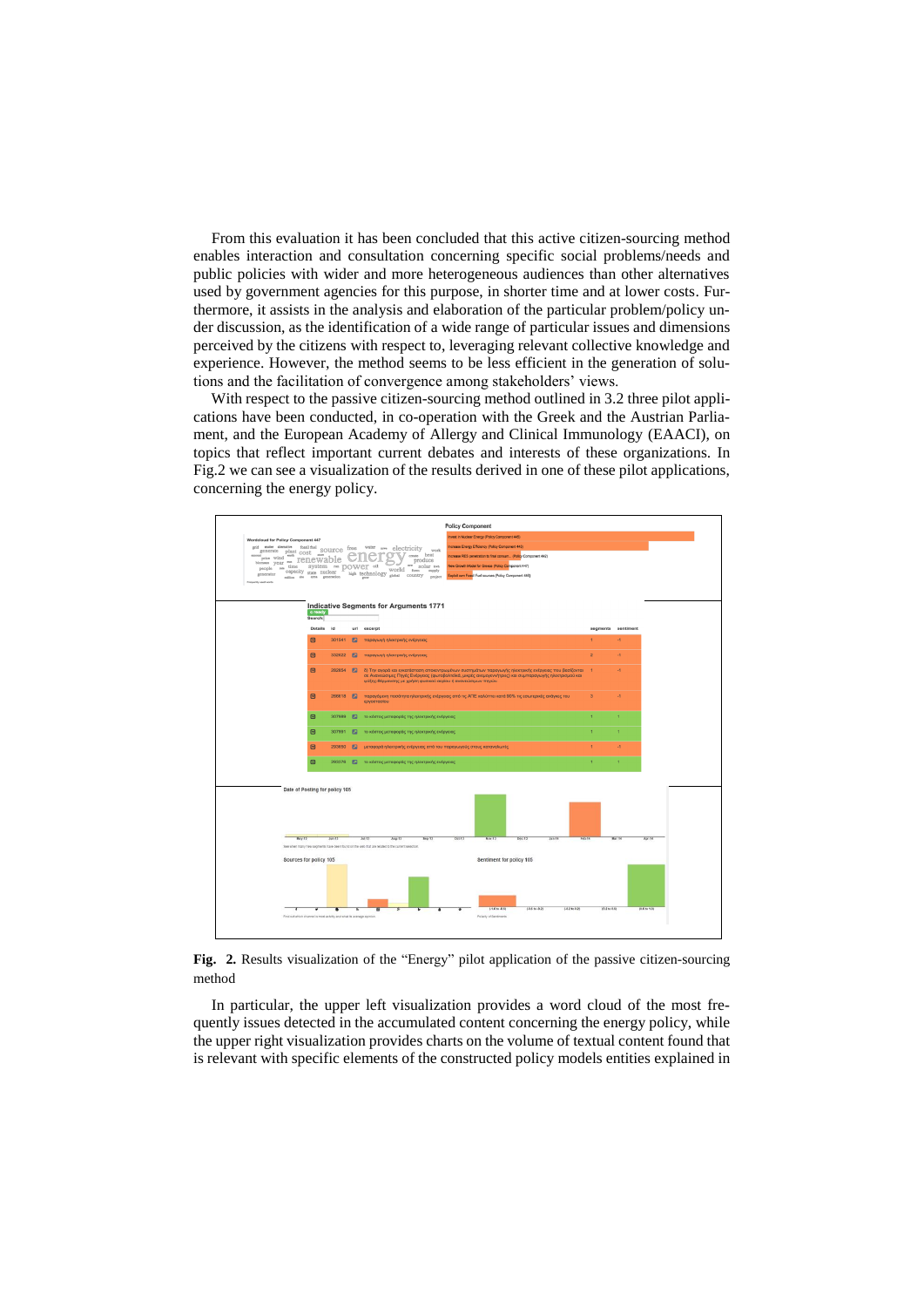Section 3.2 (policy statements or arguments). Then, the visualization in the middle of Fig.2 indicates example of text excerpts that have been found in the crawled Web 2.0 sources and characterized as positive or negative arguments by the opinion mining analysis (indicated with green or orange color respectively). Finally, the visualizations in the lower part of Fig.2 indicate the overall sentiment distribution in the retrieved content, the distribution of the volume of content found per type of source, and the evolution of content over time.

From the evaluation of these pilot applications it has been concluded that this passive citizen-sourcing method can provide considerable support for public policy making, by enabling the low cost and fast assessment of citizens' feelings/attitudes concerning a prospective or existing policy, and also the identification of particular issues posed by the society concerning this policy. Furthermore, it allows to a lower extent the collection of proposals concerning possible problem solutions and policy interventions. However, this method has some inherent risks, associated: a) with the misuse of it for promoting individual interests (by reporting selectively only a sub-set of its results, which is in the desired and supported directions by specific stakeholders, and hiding some others); and b) with the possible intrusion into citizens' private sphere (so it is necessary to avoid content sources in which contributors perceive their postings and discussions as private). Critical success factor of this method is the selection of an extensive, diverse and representative set of high reliability and quality medial sources to be monitored. Finally, for the evaluation of the passive expert-sourcing method outlined in 3.3 three

pilot applications of it have been conducted, concerning three important EU policy related topics agreed among the 'EU-Community' project partners: Innovation and Entrepreneurship, Energy Union and Future of the EU. In Fig.3 we can see some typical results visualizations. In the upper part we can see the detailed information about a specific document retrieved on a policy of interest. This information includes the results from the sentiment classification provided by the opinion mining algorithm regarding its polarity and as well as ratings and comments on it as input provided by other users. The lower part of the figure also presents a visualization of the sentiment classification of all documents retrieved within the application on the topic "Innovation & Entrepreneurship", ordered by temporal order of their appearance.

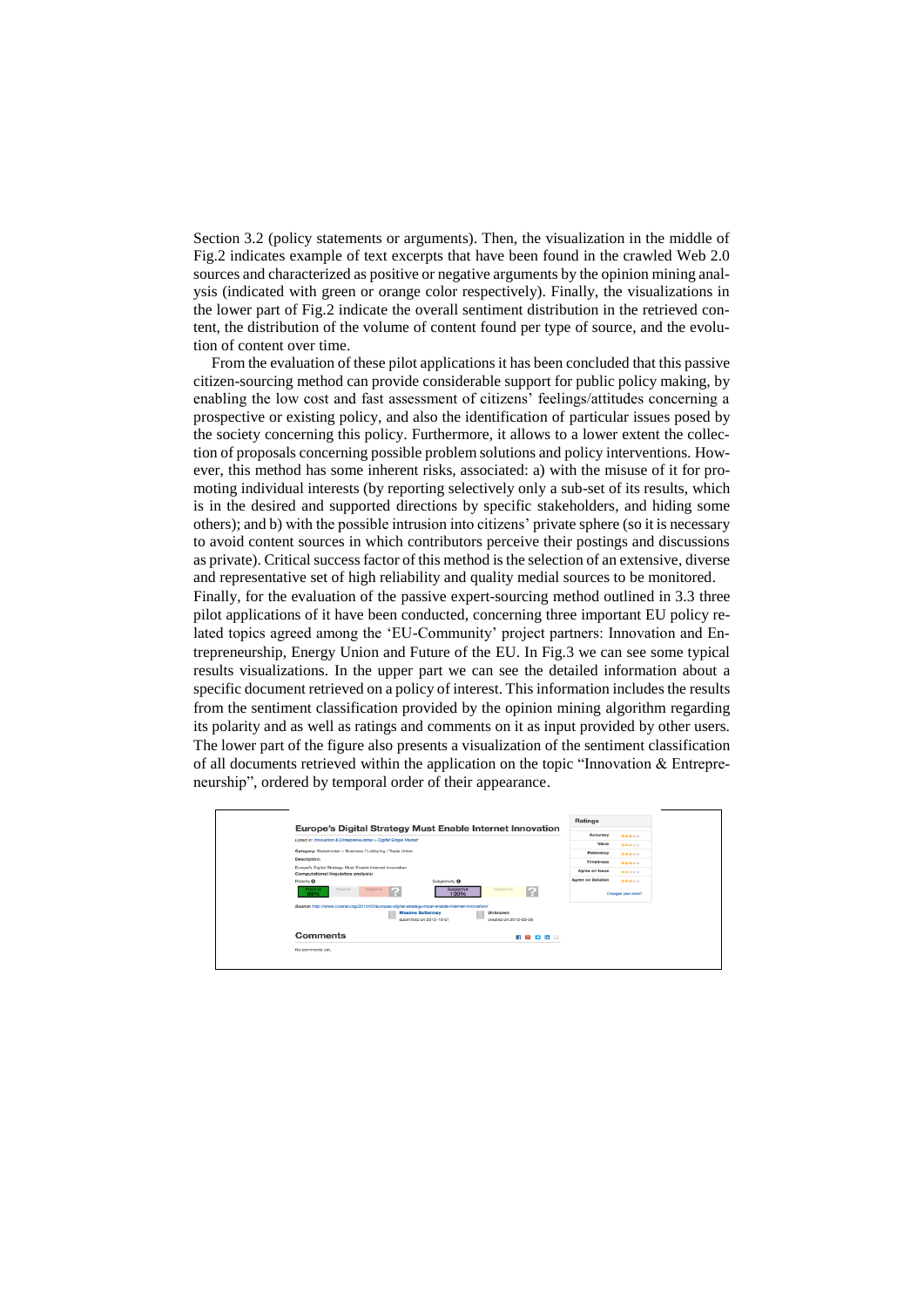

**Fig. 3.** Results visualizations of the passive expert-sourcing method

From this evaluation has been concluded that this passive expert-sourcing method has high levels of usefulness for the collection of high quality information and knowledge concerning all main elements of important social problems that have to be addressed through public policies: particular issues, proposed actions/interventions, advantages and disadvantages of them. Therefore it can make a significant contribution, and more multi-dimensional than the other two abovementioned citizen-sourcing methods, towards addressing the fundamental difficulty of modern policy-making: highly complex and 'wicked' social problems to be addressed [1-2], with many issues, proposed actions/ interventions, with each of them having various advantages as well as disadvantages, and also multiple stakeholder groups with differing views and perceptions about them. Furthermore, this method has medium to high levels of usefulness for identifying existing attitudes/sentiments in the society towards the above main elements of important social problems under discussion, as well as their time wise change.

## **5 Comparison of Citizen-sourcing Methods**

In the following Table 1 we can see a detailed comparison among the three citizensourcing methods discussed in sections 3 and 4, taking into account the capabilities they provide, as well as the outcomes of their pilot applications. Part of the comparison criteria have been taken from the e-participation domain model proposed in [29].

The main differentiations of the proposed methods lie on the type of citizen-sourcing they perform (active or passive) and their targeted audience (citizens/general public or experts), while each of them also employs different but overlapping sets of technologies. All methods exploit multiple Web 2.0 SM simultaneously as content sources, in a centrally managed manner, based on a central ICT platform. The acquisition of data from them is automated by using their APIs, however for some of the selected data sources that didn't provided such APIs, the usage of specialized crawlers is essential. Then all methods make sophisticated processing of the collected content, in order to extract the most significant points from it, in order to reduce the 'information overload' of government decision makers and provide meaningful insights for the policy formulation process. For instance, they all employ opinion mining and sentiment analysis techniques in order to extract target groups' opinions from the collected SM content, as well as advanced visualized presentation of the results. However, in the case of the two passive citizen-sourcing methods the quantity of the accumulated content is much bigger than in the active citizen-sourcing ones, so much more sophisticated processing has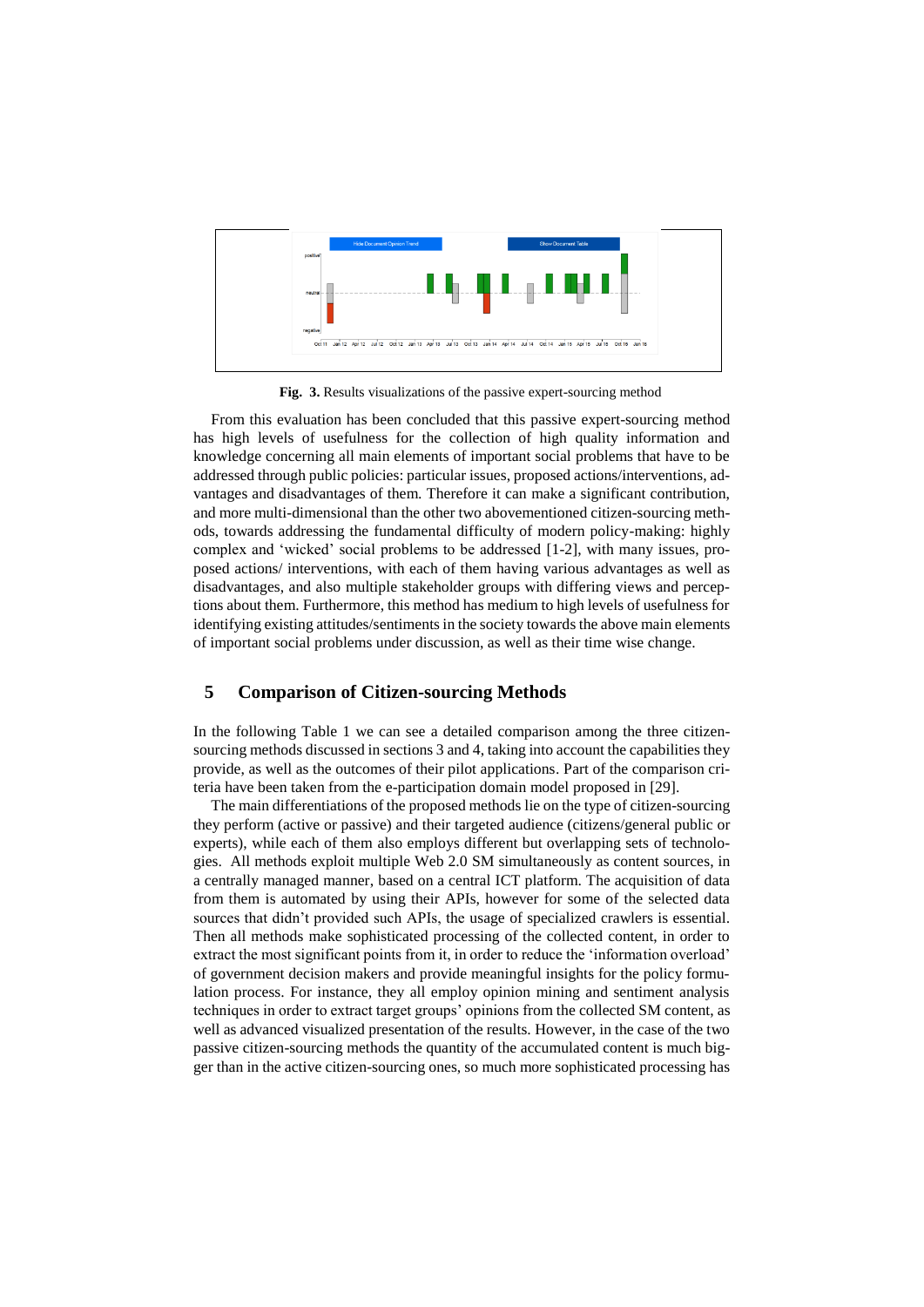to be performed. A major difference is that in the first two methods content analysis is conducted at an aggregated level, and not at individual author level, while, in the third method results are collected and presented on the basis of individuals recognized as experts. For this reason, the third method includes techniques of policy experts' profiling and reputation assessment and management, used for filtering collected content.

|                               | Active<br>Citizen-    | <b>Passive Citizen-sourcing</b> | <b>Passive Expert-Sourcing</b> |
|-------------------------------|-----------------------|---------------------------------|--------------------------------|
| of<br>Type                    | sourcing<br>Active    | Passive                         | Passive                        |
| Crowdsourcing                 |                       |                                 |                                |
| <b>Target Groups</b>          | <b>General Public</b> | <b>General Public</b>           | <b>Experts</b>                 |
| <b>Involved Actors</b>        | Policy Makers         | Public sector employees         | Policy Makers                  |
|                               | Elected<br>Repre-     | Elected<br>Representatives      | Elected<br>Representatives     |
|                               | sentatives (MPs)      | (MPs)                           | (MPs)                          |
|                               |                       | CSOs                            | CSOs                           |
| Level of Participa-<br>tion   | E-engaging            | E-empowering                    | E-empowering                   |
| in<br><b>Stages</b><br>Policy | - Analysis            | - Agenda Setting                | - Analysis                     |
| <b>Making</b>                 | - Monitoring          | - Analysis                      | - Policy Creation              |
|                               |                       | - Policy Creation               | - Policy Implementation        |
|                               |                       | - Monitoring                    |                                |
| <b>Data Sources</b>           | Social Media          | Social Media                    |                                |
|                               | (Facebook             | (Facebook                       | <b>Blogs</b>                   |
|                               | Twitter               | Twitter                         | Websites                       |
|                               | YouTube               | YouTube                         | (Institutions,<br>Media,       |
|                               | Blogger)              | <b>Blogger</b>                  | NGOs/associations)             |
|                               |                       | $Google+)$                      | Social<br>Media<br>Accounts    |
|                               |                       | Bing                            | (Twitter, LinkedIn)            |
|                               |                       | <b>RSS</b>                      | News sites                     |
|                               |                       | Websites                        |                                |
|                               |                       | News sites                      |                                |
| <b>Data Acquisition</b>       | Social<br>Media       | Social Media APIs               | Social Media APIs              |
| <b>Methods</b>                | <b>APIs</b>           | Crawlers                        | Crawlers                       |
| <b>Processing</b><br>Meth-    | Social<br>Media       | Social Media Monitoring         | Social Media Monitoring        |
| ods                           | Monitoring            | Opinion Mining / Sentiment      | Opinion Mining / Senti-        |
|                               | Opinion Mining/       | Analysis                        | ment Analysis                  |
|                               | Sentiment Analy-      | Argument<br>Extraction<br>&     | <b>Topic Modelling</b>         |
|                               | sis                   | Summarisation                   | <b>Reputation Management</b>   |
|                               | Dynamic Simula-       | Policy Modelling                | <b>Policy Modelling</b>        |
|                               | tion                  | <b>Visual Analytics</b>         | <b>Collaboration Support</b>   |
|                               | Visualisation         |                                 | Visualisation                  |
| Rules of Engage-              | Social Media In-      | <b>Textual Input</b>            | <b>Textual Input</b>           |
| ment                          | teractions            |                                 | Documents                      |
|                               | <b>Textual Input</b>  |                                 | Ratings                        |

**Table 1**. Comparison among the three methods for SM-based citizen-sourcing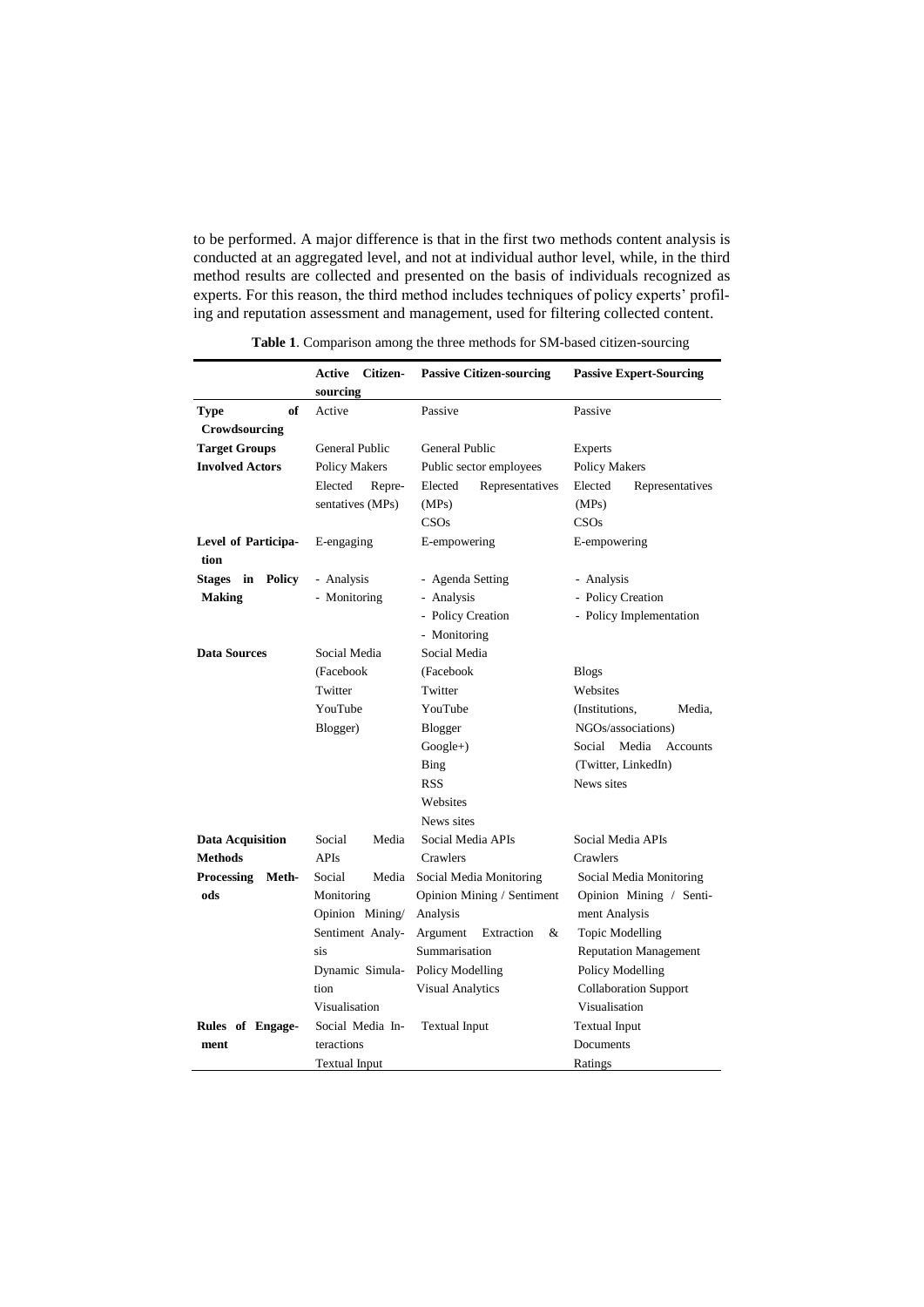| <b>Accessibility</b> |              | 6000 citizens in-<br>10.000 text segments    | 800 documents at EU level |
|----------------------|--------------|----------------------------------------------|---------------------------|
|                      |              | teractions from 3 from 2 EU countries and at |                           |
|                      | EU countries | EU level                                     |                           |

With regard to their application models each method demands effort in different phases. In particular, the application of the passive citizen-sourcing method needs more extensive work in the initial preparation, where domain and policy models have to be built by policy makers and domain experts. On the other hand, the active citizen-sourcing needs content posting by policy makers and their associates (defining the question/ topic of the consultation, and providing some base information about it, e.g. relevant text, images, video, etc.); also, this SM consultation has to be advertised, both initially, and in the whole period it is active, in order to attract large groups of citizens. Finally, in the passive expert-sourcing method less effort is needed, which is mainly concentrated in the interpretation and filtering of the results.

In order to examine and compare the stages of policy making each of the proposed methods can be used for, we have used the model of policy-making lifecycle stages proposed in [30], which includes five stages: agenda setting, analysis, policy creation, policy implementation and monitoring. Since passive citizen-sourcing is an unstructured idea collection process, without any definition of a specific problem statement, it can be launched in the agenda setting in order to bring social problems or issues into the attention of governments and administrations. When the definition of the social problem is structured, and the targeted policy area is defined, active citizen-sourcing can be launched to trigger citizens' reactions on them and gather their perspectives. In the subsequent stages (the policy creation and implementation), expert-sourcing is more substantial, since expertise and specialized knowledge is essential for these stages. Finally, in the monitoring and evaluation stage it is crucial to convey citizens views on the implemented policies, therefore either passive or active citizen-sourcing methods (posing questions on particular aspects of the policies) can be employed.

The evaluation results have revealed the major advantages of 'passive' approaches over the 'active' ones: (i) they enable government agencies to access, retrieve and exploit much larger quantities of more diverse policy relevant content from a wide variety of social media sources of different political orientations; and (ii) this content already exists, so government agencies do not have to find ways to attract large numbers of citizens to participate in citizen-sourcing and generate new content

## **6 Conclusions**

In the previous sections of this paper a set of different approaches and methods for the exploitation of SM in government for supporting public policy making have been presented. Therefore, it provides some interesting contributions, which can be useful to both researchers in the policy informatics domain and government practitioners dealing with the public policy making. The findings from this research indicate that all the above approaches can definitely contribute to the timely collection of citizens' and as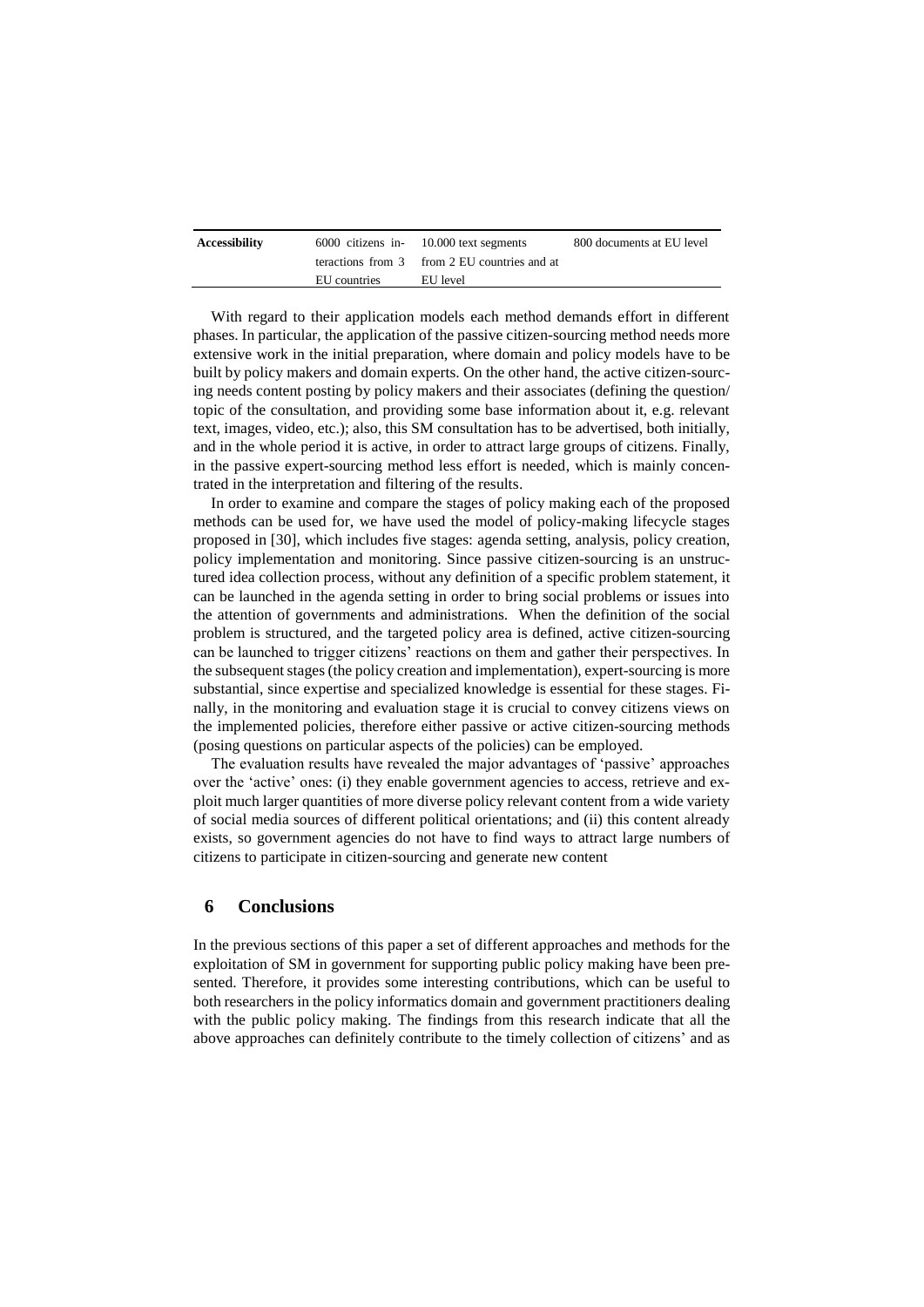well experts' knowledge about social problems/needs as well as actions/interventions/policies for addressing them, taking advantage of the continuously growing Web 2.0 SM. So, they constitute valuable tools that can increase the quality, quantity and diversity of public opinion integrated and taken into account in public policy making. In general, the results revealed that although there are a number of risks associated with the application of these approaches (e.g. credibility and quality of collection information, manipulation of crowd), they are in general considered as effective and efficient methods for reaching wider and more diverse audiences at lower cost. Furthermore, the proposed approaches allow overcoming the usual 'information overload' problems of the traditional approaches, as they incorporate advanced content processing techniques, which are capable of extracting the main points of the collected content.

Based on the evaluation and analysis of these three methods we can distinguish a maturity model concerning the use of SM for citizen-sourcing by government agencies in order to support policy making. It includes the following five maturity stages:

I. Set-up and manual operation of multiple SM accounts: In this initial stage a government agency sets-up accounts in the most popular SM (e.g. Facebook, Twitter, YouTube), and operates them manually: content concerning its current services, activities as well as policies (current and future) is posted manually in each SM account, while citizens comments are read by public servants, and then summarized, and conclusions are drawn from them and sent to the appropriate interested units.

II. Centrally managed operation of multiple SM accounts: In this stage the posting of content on each particular topic is conducted from a central ICT platform automatically to all SM accounts of the government agency; this ICT platform also retrieves automatically citizens' interactions (e.g. likes, shares, comments) for each posting, and makes advanced processing of them to facilitate summarization and conclusion drawing.

III. External SM accounts central monitoring: In this stage, in addition to the centralized operation of the SM accounts of the government agency, we proceed to centralized monitoring of 'external' SM accounts and Internet sources in general, which have high quality content of interest, related to its activities and competences: interesting content is automatically retrieved, and then undergoes advanced processing, in order to facilitate summarization, main points extraction, sense making and conclusion drawing.

IV. External SM accounts monitoring with quality filtering: This stage combines the characteristics of the previous ones, with quality filtering of the collected policy related content, based on the reputation of the author or/and the sources, aiming to provide information, knowledge and opinions from highly knowledgeable experts, and promote a 'democracy – technocracy' balance [16-17] in the formulation of public policies.

V. Internal dissemination and consultation: This final stage includes the characteristics of the above stages II, III and IV, combined with ICT-based internal dissemination of the collected information, knowledge and opinions from the citizens' general public and the experts, and also internal consultation on them (e.g. through 'internal' SM); this facilitates collective sense making, assimilation, conclusions drawing, and better exploitation of them for taking action, making innovations and designing better policies.

It should be noted that the three SM-based citizen-sourcing methods are not mutually exclusive, but can be combined. Further research is required concerning the combination and 'interoperation' of different methods along the policy formulation stages for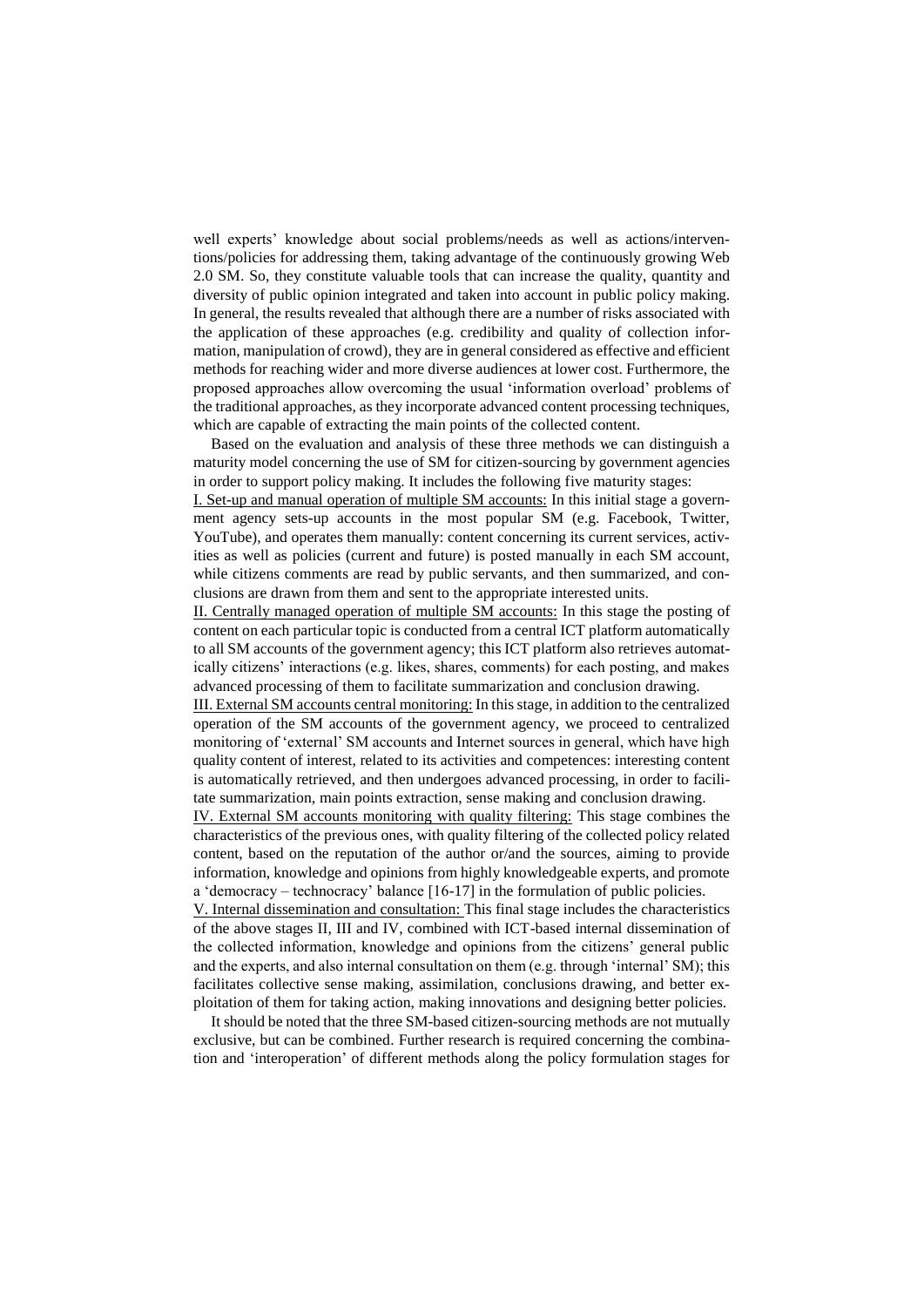providing more substantial decision support to policy makers and social actors.

## **References**

- 1. Head, B. W.: Wicked Problems in Public Policy. Public Policy, 3(2), 101-118 (2008).
- 2. Rittel, H., Weber, M.: Dilemmas in a General Theory of Planning. Policy Sciences, 4, 155-169 (1973).
- 3. Rowe, G., Frewer, L.J.: Public Participation Methods: A Framework for Evaluation. Science, Technology, & Human Values. 25, 3–29 (2000).
- 4. Macpherson, C.B.: The life and times of liberal democracy. Oxford University Press, London ; New York (1977).
- 5. Krishnamurthy, R., Desouza, K.C., Johnston, E.W., Bhagwatwar, A.: A glimpse into policy informatics: The case of participatory platforms that generate synthetic empathy. Communications of the Association for Information Systems, 33, (2013).
- 6. Dawes, S.S., Janssen, M.: Policy Informatics: Addressing Complex Problems with Rich Data, Computational Tools, and Stakeholder Engagement. In: Proceedings of the 14th Annual International Conference on Digital Government Research. pp. 251–253. ACM, New York, NY, USA (2013).
- 7. Lévy, P.: Collective Intelligence: Mankind's Emerging World in Cyberspace. New York: Plenum (1997).
- 8. Linders, D.: From e-government to we-government: Defining a typology for citizen coproduction in the age of social media. Government Information Quarterly 29, 446–454 (2012).
- 9. Nam, T.: Suggesting frameworks of citizen-sourcing via Government 2.0. Government Information Quarterly 29, 12–20 (2012).
- 10. Prpić, J., Taeihagh, A., Melton, J.: The fundamentals of policy crowdsourcing. Policy and Internet. 7, 340–361 (2015).
- 11. Mergel, I., Desouza, K.: Implementing Open Innovation in the Public Sector: The Case of Challenge. gov. Public Administration Review 73, 882–890 (2013).
- 12. Wandhöfer, T., Taylor, S., Alani, H., Joshi, S., Sizov, S., Walland, P., Thamm, M., Bleier, A., Mutschke, P.: Engaging Politicians with Citizens on Social Networking Sites: The WeGov Toolbox. International Journal of Electronic Government Research 8, 22–32 (2012).
- 13. Charalabidis, Y., Loukis, E., Androutsopoulou, A., Karkaletsis, V., Triantafillou, A.: Passive crowdsourcing in government using social media. Transforming Government: People, Process and Policy 8, 283–308 (2014).
- 14. Loukis, E., Charalabidis, Y., Androutsopoulou, A.: Promoting open innovation in the public sector through social media monitoring. Government Information Quarterly 34, 99–109 (2017).
- 15. Bekkers, V., Edwards, A., de Kool, D.: Social media monitoring: Responsive governance in the shadow of surveillance? Government Information Quarterly